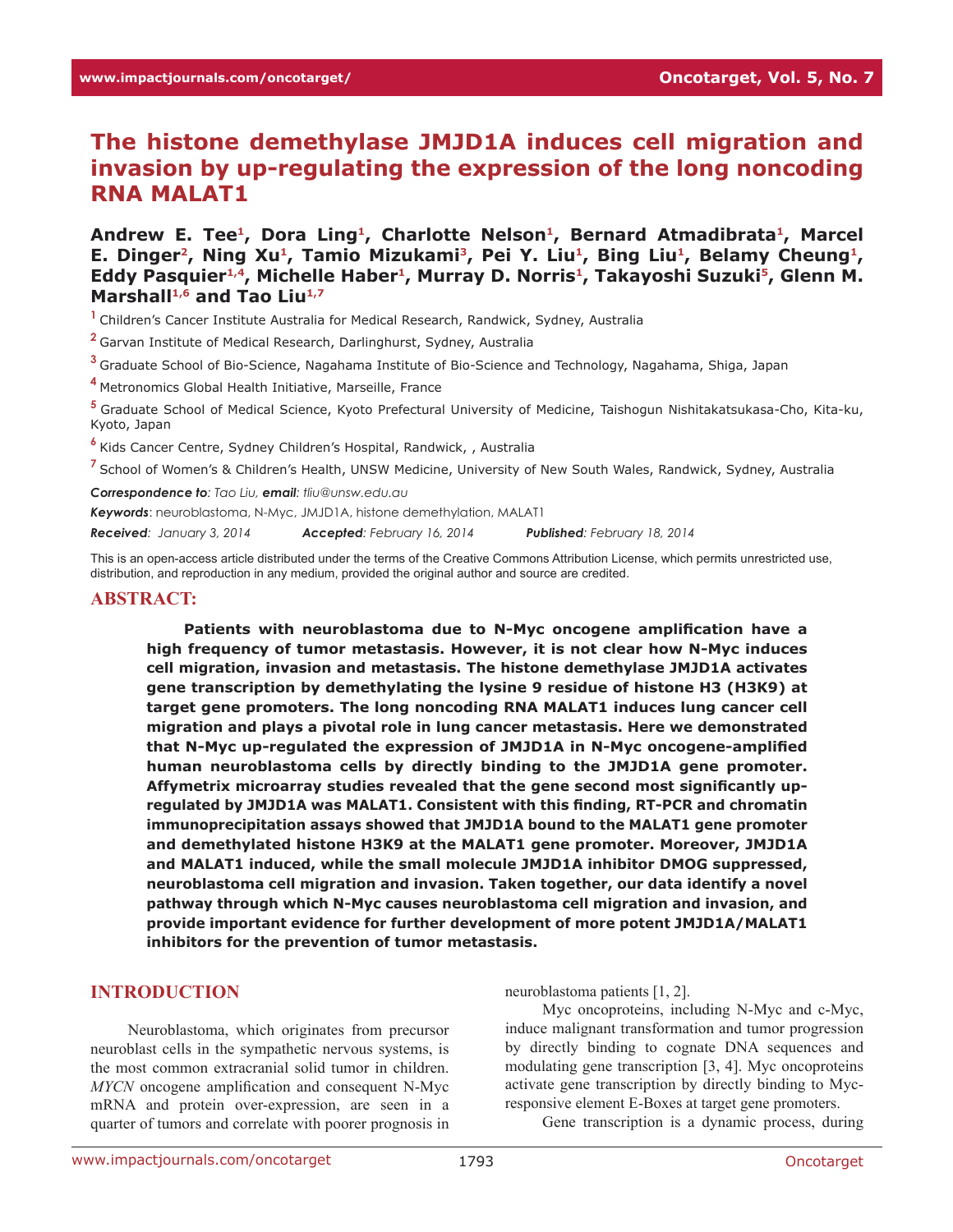which lysine residues of histone H3 are modified by histone demethylases and methyltransferases to change RNA polymerase's ability to access the transcription start site [5, 6]. Many lines of evidence suggest that demethylation of repressive histone methylation marks such as histone H3 lysine 9 (H3K9) by histone demethylases is a prerequisite for transcriptional activation by transcription factors [7-9].

Also known as KDM3A and JHDM2A, JMJD1A belongs to the Jumonji C-domain-containing protein (JMJD) family, and demethylates mono-methyl and dimethyl histone H3K9 *in vitro* and *in vivo* [7-9]. While JMJD1A gene expression is up-regulated by androgen receptor activation [10], JMJD1A demethylates histone H3K9 at promoter regions of androgen receptor target genes, functions as a co-activator for androgen receptor, and induces transcriptional activation of androgen receptor target genes [9]. Similarly, whereas JMJD1A gene expression is up-regulated by β-adrenergic agonists, JMJD1A directly binds to promoter regions of β-adrenergic agonist target genes such as Ucp1, demethylates histone H3K9 at the promoters, and activates gene transcription [7].

The long noncoding RNA MALAT1, also known as NEAT2, is over-expressed in metastatic, compared with primary, lung cancer tissues, and is associated with poor prognosis in patients with non-small cell lung cancer [11]. Recent studies show that knocking-down MALAT1 expression impairs lung adenocarcinoma cell mobility and metastasis, suggesting the important role of MALAT1 in lung cancer metastasis [12, 13].

In the current study, we identified one Mycresponsive element E-Box at the JMJD1A gene core promoter, and showed that N-Myc up-regulated JMJD1A gene transcription by binding to JMJD1A gene promoter. JMJD1A demethylated histone H3K9 at the MALAT1 gene promoter, leading to transcriptional activation of MALAT1. These mechanisms contributed to neuroblastoma cell migration and invasion, which could be reversed by the small molecule JMJD1A inhibitor DMOG.

# **RESULTS**

## **N-Myc up-regulates JMJD1A gene expression by directly binding to its gene promoter**

By screening human histone demethylase gene promoter regions with GenoMatix software, we found one Myc-responsive element E-box -420bp upstream of the JMJD1A gene transcription start site (Fig. 1A). We then examined a c-Myc chromatin immunoprecipitationsequencing (ChIP-Seq) dataset, which was generated by Dr. Michael Snyder's group at Yale University for

the ENCODE/SYDH project. As shown in Fig. 1B, the ChIP-seq data showed that the c-Myc oncoprotein bound to the JMJD1A gene core promoter region encompassing the E-Box in K562 and HeLa cells. Consistently, our own ChIP assays showed that an anti-N-Myc antibody efficiently immunoprecipitated the region of the JMJD1A gene core promoter carrying the E-box in BE(2)-C neuroblastoma cells (Fig. 1C). We next examined possible modulation of JMJD1A expression by N-Myc. As shown in Fig. 1D and Fig. 1E, transfection with N-Myc siRNA No.1 (N-Myc siRNA-1) or No.2 (N-Myc siRNA-2) reduced N-Myc mRNA and protein expression, and transfection with JMJD1A siRNA-1 and JMJD1A siRNA-2 knocked down JMJD1A mRNA and protein expression in *MYCN*-amplified BE(2)-C and CHP134 human neuroblastoma cells. Importantly, N-Myc siRNA-1 and N-Myc siRNA-2 significantly reduced JMJD1A mRNA and protein expression in the two neuroblastoma cell lines (Fig. 1D and Fig. 1E). Taken together, our data suggest that N-Myc up-regulates JMJD1A expression by directly binding to its gene core promoter.

#### **N-Myc modulates target gene expression partly through up-regulating JMJD1A gene expression**

JMJD1A exerts biological effects by demethylating mono-methyl and di-methyl histone H3K9 and consequently modulating gene transcription [7-9]. We therefore performed differential gene expression studies with Affymetrix microarray in BE(2)-C cells 30 hours after transfection with scrambled control, JMJD1A siRNA-1 or N-Myc siRNA-1. Microarray data were subjected to normalization, summarization, annotation and differential gene expression analysis in R (http://www.rproject.org/) with bioconductor package (http://www. bioconductor.org/). We used 1.5 fold change as the cut-off for JMJD1A siRNA-1 versus control siRNA experiment and 2.0 fold change as the cut-off for N-Myc siRNA-1 versus control siRNA experiment, since JMJD1A siRNA-1 caused less changes in gene expression in 30 hours. The genome-wide analysis revealed that JMJD1A siRNA-1 reduced the expression of 0.15% (63 probes/41717 probes) of genes, but up-regulated the expression of 0.67% (280 probes/41717 probes) of genes (Supplementary Table S1). In comparison, the genome-wide analysis revealed that N-Myc siRNA-1 reduced the expression of 1.22% (260 probes/21255 probes) of genes, but up-regulated the expression of 1.40% (298 probes/21255 probes) of genes (Supplementary Table S2).

Importantly, while 1.59% (1 probe/63 probes) of genes down-regulated by JMJD1A siRNA-1 were up-regulated by N-Myc siRNA-1 (Fig. 2A), 7.94% (5 probes/63 probes) of genes down-regulated by JMJD1A siRNA-1 were also down-regulated by N-Myc siRNA-1 (Fig. 2B). In comparison, while 0.36% (1 probe/280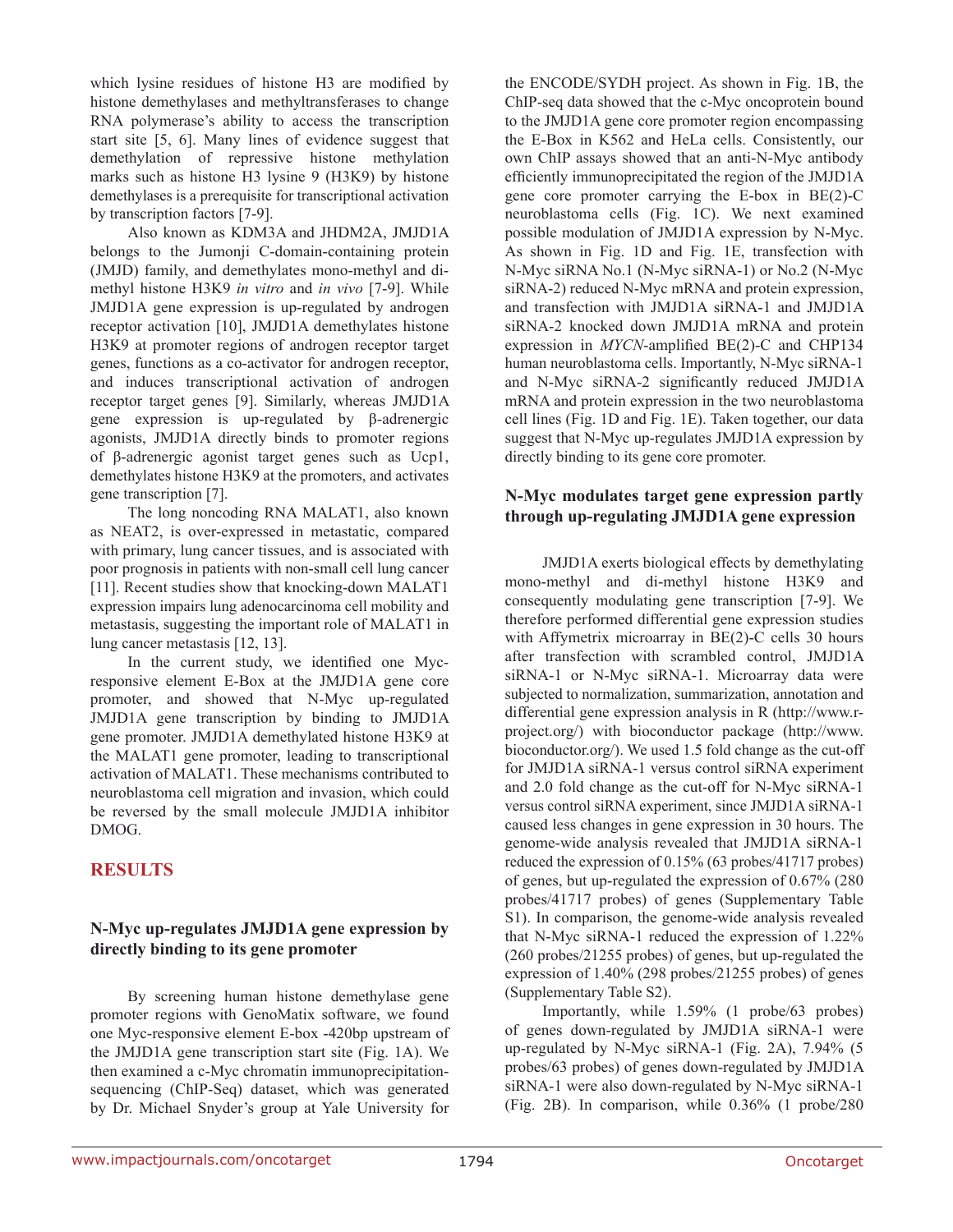

**Figure 1: N-Myc up-regulates JMJD1A gene expression by directly binding to the JMJD1A gene promoter.** (A) Schematic representation of the Myc responsive element E-Box at the human JMJD1A gene core promoter. TSS represented transcription start site, and | represented the E-Box. Amplicon A and Amplicon B represented the up-stream control region and the E-Box-containing region respectively. (B) ChIP-Seq data from Dr. Michael Snyder's group at Yale University for the ENCODE/SYDH project generated from K562 and HeLa cells. (C) ChIP assays were performed with a control or anti-N-Myc antibody (Ab) and primers targeting Amplicon B and Amplicon A in BE(2)-C cells. Fold enrichment of the JMJD1A gene core promoter by the control or anti-N-Myc antibody was calculated by dividing PCR products from primers targeting the JMJD1A gene core promoter (Amplicon B) by PCR products from primers targeting the up-stream negative control region (Amplicon A). Fold enrichment by control antibody was artificially set as 1.0. (D-E) BE(2)-C and CHP134 neuroblastoma cells were transfected with scrambled control (Cont) siRNA, N-Myc siRNA-1, N-Myc siRNA-2, JMJD1A siRNA-1 or JMJD1A siRNA-2 for 48 hours, followed by RNA and protein extraction, real-time RT-PCR and immunoblot analyses of N-Myc and JMJD1A mRNA (D) and protein expression (E). Error bars represented standard error. \* indicated  $p < 0.05$ , and \*\*\* indicated  $p < 0.001$ .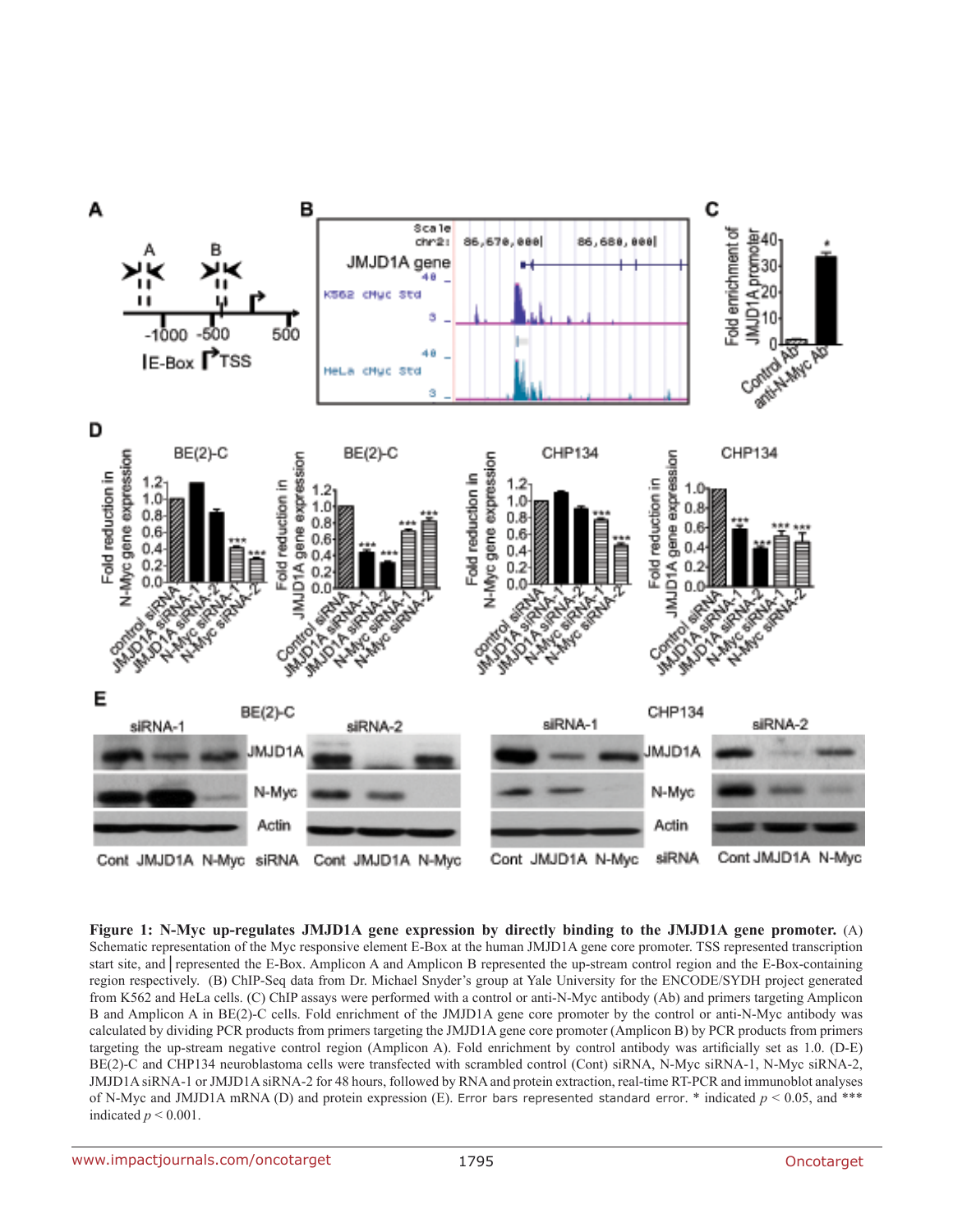probes) of genes up-regulated by JMJD1A siRNA-1 were down-regulated by N-Myc siRNA-1 (Fig. 2C), 11.07% (31 probes/280 probes) of genes up-regulated by JMJD1A siRNA-1 were also up-regulated by N-Myc siRNA-1 (Fig. 2D). To validate the Affymetrix microarray data, we performed RT-PCR analysis of FAM73A and HTR2B, which were up-regulated by both JMJD1A siRNA-1 and N-Myc siRNA-1 (Fig. 2D). RT-PCR studies confirmed that transfection with JMJD1A siRNA-1, JMJD1A siRNA-2, N-Myc siRNA-1 or N-Myc siRNA-2 significantly increased FAM73A and HTR2B mRNA expression in neuroblastoma cells (Fig. 2E). Taken together, the data suggested that JMJD1A and N-Myc commonly upregulate the expression of a subset of genes and commonly down-regulate the expression of a subset of genes, and that N-Myc modulates target gene expression partly through up-regulating JMJD1A gene expression.

# **JMJD1A up-regulates MALAT1 gene expression by demethylating histone H3K9 at the MALAT1 gene promoter**

As shown in Supplementary Table S1, the gene second most significantly reduced by JMJD1A siRNA-1 was the long noncoding RNA MALAT1. In comparison, MALAT1 expression was not reduced by N-Myc siRNA-1 in the Affymetrix microarray data (Supplementary Table



**Figure 2: N-Myc and JMJD1A commonly up-regulate and commonly down-regulate the expression of subsets of genes.** (A-D) Genes down-regulated by JMJD1A siRNA-1 but up-regulated by N-Myc siRNA-1 (A), genes commonly down-regulated by JMJD1A siRNA-1 and N-Myc siRNA-1 (B), genes up-regulated by JMJD1A siRNA-1 but down-regulated by N-Myc siRNA-1 (C), and genes commonly up-regulated by JMJD1A siRNA-1 and N-Myc siRNA-1 (D), were identified by Affymetrix microarray analysis in BE(2)-C neuroblastoma cells 30 hours after siRNA transfections. (E) BE(2)-C cells were transfected with control siRNA, N-Myc siRNA-1, N-Myc siRNA-2, JMJD1A siRNA-1 or JMJD1A siRNA-2, followed by RNA extraction and RT-PCR analysis of FAM73A and HTR2B gene expression. Error bars represented standard error.  $*$  and  $***$  indicated  $p < 0.05$  and 0.001 respectively.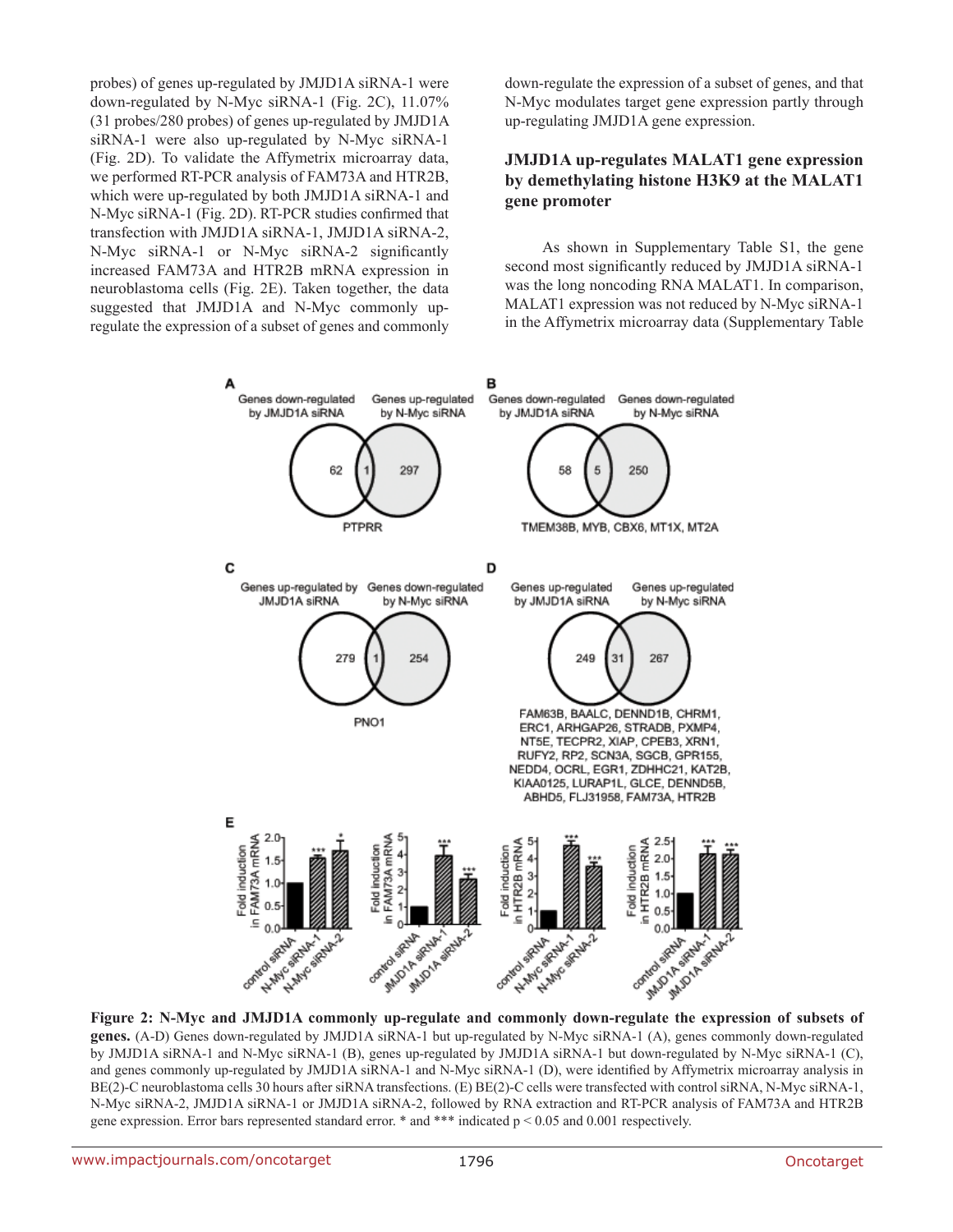

**Figure 3: JMJD1A up-regulates MALAT1 gene transcription by demethylating histone H3K9 at the MALAT1 gene promoter.** (A) BE(2)-C and CHP134 cells were transfected with scrambled control, JMJD1A siRNA-1, JMJD1A siRNA-2, N-Myc siRNA-1 or N-Myc siRNA-2. MALAT1 RNA expression was analysed by real-time RT-PCR. (B) Schematic representation of the MALAT1 gene promoter region. (C) ChIP assays were performed in BE(2)-C cells with a control, anti-JMJD1A or anti-N-Myc antibody (Ab), and real-time PCR with primers targeting MALAT1 gene promoter region or upstream negative control region. Fold enrichment of the MALAT1 gene promoter by the control, anti-JMJD1A or anti-N-Myc antibody was calculated by dividing PCR products from primers targeting the MALAT1 gene promoter by PCR products from primers targeting negative control region. Fold enrichment by control antibody was artificially set as 1.0. (D) BE(2)-C cells were transfected with scrambled control siRNA or JMJD1A siRNA-1 for 48 hours, followed by ChIP assays with an anti-di-methyl-H3K9 (H3K9me2) antibody and real-time PCR with primers targeting MALAT1 gene promoter region or upstream negative control region. Fold change in the presence of H3K9me2 at the MALAT1 gene core promoter was obtained after dividing fold enrichment of H3K9me2 at the MALAT1 gene core promoter in JMJD1A siRNA-1 transfected samples by fold enrichment of H3K9me2 at the MALAT1 gene core promoter in control siRNA transfected samples. \* indicated *p* < 0.05, \*\*  $p < 0.01$  and \*\*\*  $p < 0.001$ .

S2) which were acquired from BE(2)-C neuroblastoma cells 30 hours after siRNA transfections. As N-Myc upregulated JMJD1A expression (Fig. 1), we examined whether both JMJD1A siRNAs and N-Myc siRNAs reduced MALAT1 expression at a later time point. Realtime RT-PCR analysis showed that knocking-down JMJD1A or N-Myc expression with JMJD1A siRNA-1, JMJD1A siRNA-2, N-Myc siRNA-1 or N-Myc siRNA-2 for 48 hours all significantly reduced MALAT1 expression in both BE(2)-C and CHP134 cells (Fig. 3A).

JMJD1A is known to up-regulate gene transcription by demethylating mono-methyl and di-methyl histone H3K9 [7-9]. We therefore performed ChIP assays with a control IgG, anti-JMJD1A antibody or anti-N-Myc antibody and PCR with primers targeting the MALAT1 gene core promoter or a negative control region. Results showed that the anti-JMJD1A antibody, but not the anti-N-Myc antibody, efficiently immunoprecipitated the MALAT1 gene core promoter (Fig. 3B and Fig. 3C). To confirm that JMJD1A demethylated histone H3K9 at the MALAT1 gene promoter, we transfected BE(2)-C cells with control siRNA or JMJD1A siRNA-1 for 48 hours, followed by ChIP assays with a control IgG or an anti-dimethyl H3K9 antibody and PCR with primers targeting the MALAT1 gene core promoter or a negative control region. Results showed that JMJD1A siRNA-1 significantly increased the presence of di-methyl histone H3K9 at the MALAT1 gene promoter (Fig. 3D). Taken together, the data suggest that JMJD1A up-regulates MALAT1 gene expression by directly binding to the MALAT1 gene promoter, leading to histone H3K9 demethylation, and that N-Myc indirectly up-regulates MALAT1 expression by activating JMJD1A gene transcription.

#### **JMJD1A induces neuroblastoma cell migration and invasion**

We next examined whether JMJD1A contributed to a cancer phenotype. Alamar blue assays showed that knocking-down JMJD1A gene expression with JMJD1A siRNA-1 or JMJD1A siRNA-2 for 72 hours did not have a significant effect on BE(2)-C cell proliferation, but slightly reduced CHP134 cell proliferation (Fig. 4A). We therefore used BE(2)-C cells for cell migration and invasion assays. For cell migration assays, BE(2)-C cells were plated into 6 well plates with Ibidi Culture Inserts in the centre, and transfected with control siRNA, JMJD1A siRNA-1 or JMJD1A siRNA-2. Sixteen hours later, the inserts were removed to create "wounds". Measurement of the area of the "wounds" showed that JMJD1A siRNAs, compared with control siRNAs, increased the area of the remaining "wounds" by approximately 30% and 150% respectively, 32 hours and 48 hours after the removal of the inserts (Fig. 4B). For cell invasion assays, BE(2)-C cells were transfected with control siRNA, JMJD1A siRNA-1 or JMJD1A siRNA-2 for 20 hours. After being detached,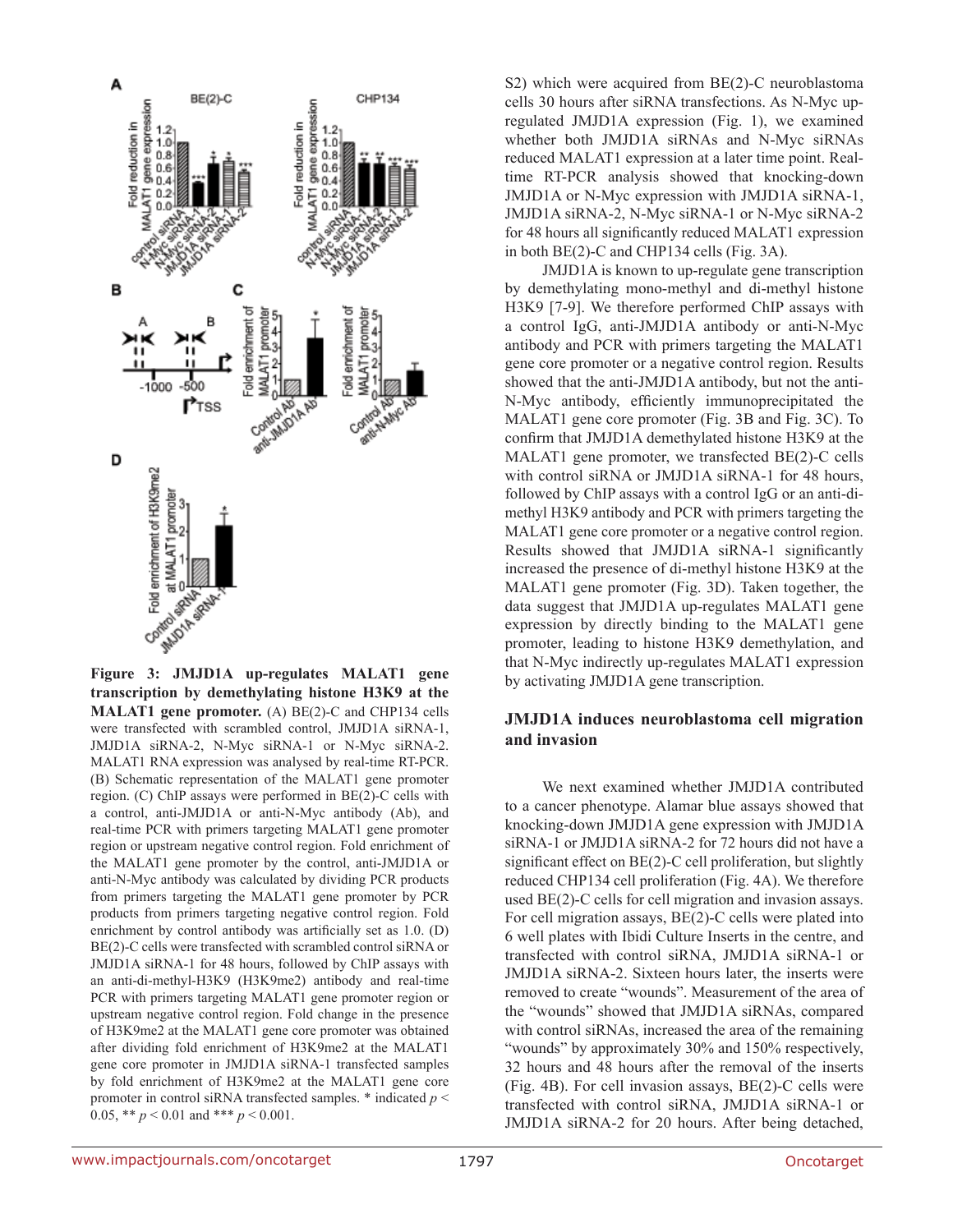the cells were added onto Matrigel-coated BD Falcon Cell Culture Inserts inside BD BioCoat Matrigel Invasion Chambers. Quantification of cells which had invaded through Matrigel 22 hours later, showed that suppression of JMJD1A reduced neuroblastoma cell invasion by approximately 70% (Fig. 4C). The data suggest that JMJD1A induces neuroblastoma cell migration and invasion.

#### **MALAT1 induces neuroblastoma cell migration and invasion**

We next examined whether MALAT1 also induced cell migration and invasion. RT-PCR and Alamar blue assays showed that transfection with MALAT1 siRNA-1 or MALAT1 siRNA-2 reduced MALAT1 gene expression (Fig. 5A), but did not have a significant effect on BE(2)-C cell proliferation (Fig. 5B). BE(2)-C cells were then plated into 6 well plates with Ibidi Culture Inserts in the centre, transfected with control siRNA, MALAT1 siRNA-1 or MALAT1 siRNA-2, and subjected to "wound" healing assays after the removal of the inserts. Measurement of the area of the "wounds" showed that MALAT1 siRNA-1 and MALAT1 siRNA-2, compared with control siRNA, increased the area of remaining "wounds" by 47% and 34% respectively thirty-two hours after the removal of the inserts, and by 248% and 68% respectively fortyeight hours after the removal of the inserts (Fig. 5C). For cell invasion assays, BE(2)-C cells were transfected with control siRNA, MALAT1 siRNA-1 or MALAT1 siRNA-2 for 20 hours, and then added onto Matrigel-coated BD Falcon Cell Culture Inserts inside BD BioCoat Matrigel Invasion Chambers. Quantification of cells which had



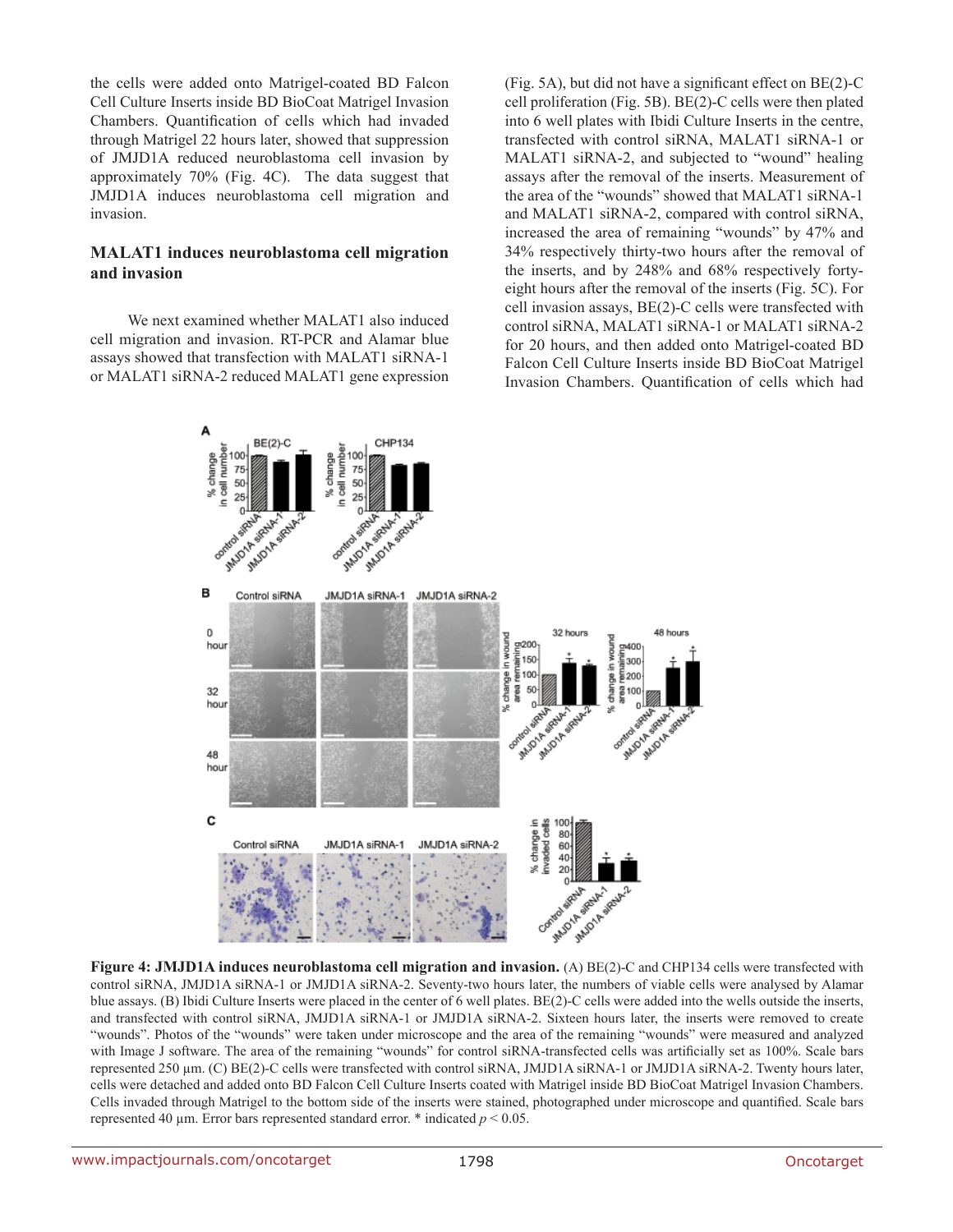invaded through the Matrigel 22 hours later, showed that MALAT1 siRNA-1 and MALAT1 siRNA-2 reduced BE(2)-C cell invasion by approximately 80% and 65% respectively (Fig. 5D). The data suggest that MALAT1 induces neuroblastoma cell migration and invasion.

## **The small molecule JMJD1A inhibitor DMOG suppresses neuroblastoma cell migration and invasion**

We next examined whether small molecule JMJD1A inhibitors suppressed neuroblastoma cell migration and invasion. We previously identified *N*-oxalylglycine (NOG) and its derivatives as histone demethylase inhibitors, and demonstrated that its dimethyl ester prodrug DMOG exerted histone lysine methylating activity in cells [14]. As DMOG was inactive outside cells and NOG could not permeate into cells, we analysed the selectivity and activity of NOG/DMOG against various histone demethylases *in vitro* by using NOG as the model compound. As shown in Table 1 and Supplementary Fig. S1, NOG selectively inhibited JMJD1A with an  $IC_{50}$  of 67 $\mu$ M, and inhibited other histone demethylases at much higher concentrations.

Next we examined the effects of DMOG on neuroblastoma cell proliferation, migration and invasion. As shown in Fig. 6A and Fig. 6B, treatment with 67μM DMOG reduced MALAT1 gene expression in BE(2)-C



**Figure 5: MALAT1 induces neuroblastoma cell migration and invasion.** (A) BE(2)-C cells were transfected with control siRNA, MALAT1 siRNA-1 or MALAT1 siRNA-2. Forty-eight hours later, RNA was extracted from the cells, and subjected to RT-PCR analysis of MALAT1 RNA expression. (B) BE(2)-C cells were transfected with control siRNA, MALAT1 siRNA-1 or MALAT1 siRNA-2. Sixty-four hours later, the numbers of viable cells were analysed by Alamar blue assays. (C) Ibidi Culture Inserts were placed in the center of 6 well plates. BE(2)-C cells were added into the wells outside the inserts, and transfected with control siRNA, MALAT1 siRNA-1 or MALAT1 siRNA-2. Sixteen hours later, the inserts were removed to create "wounds". Photos of the "wounds" were taken under microscope, and the area of the remaining "wounds" were measured and analyzed with Image J software. The area of the remaining "wounds" for control siRNA-transfected cells was artificially set as 100%. Scale bars represented 250  $\mu$ m. (D) BE(2)-C cells were transfected with control siRNA, MALAT1 siRNA-1 or MALAT1 siRNA-2. Twenty hours later, cells were detached and added onto BD Falcon Cell Culture Inserts coated with Matrigel inside BD BioCoat Matrigel Invasion Chambers. Cells invaded through Matrigel to the bottom side of the inserts were stained, photographed under microscope and quantified. Scale bars represented 40 µm. Error bars represented standard error. \* indicated p  $0.05$ , and \*\*\* indicated p  $0.001$ .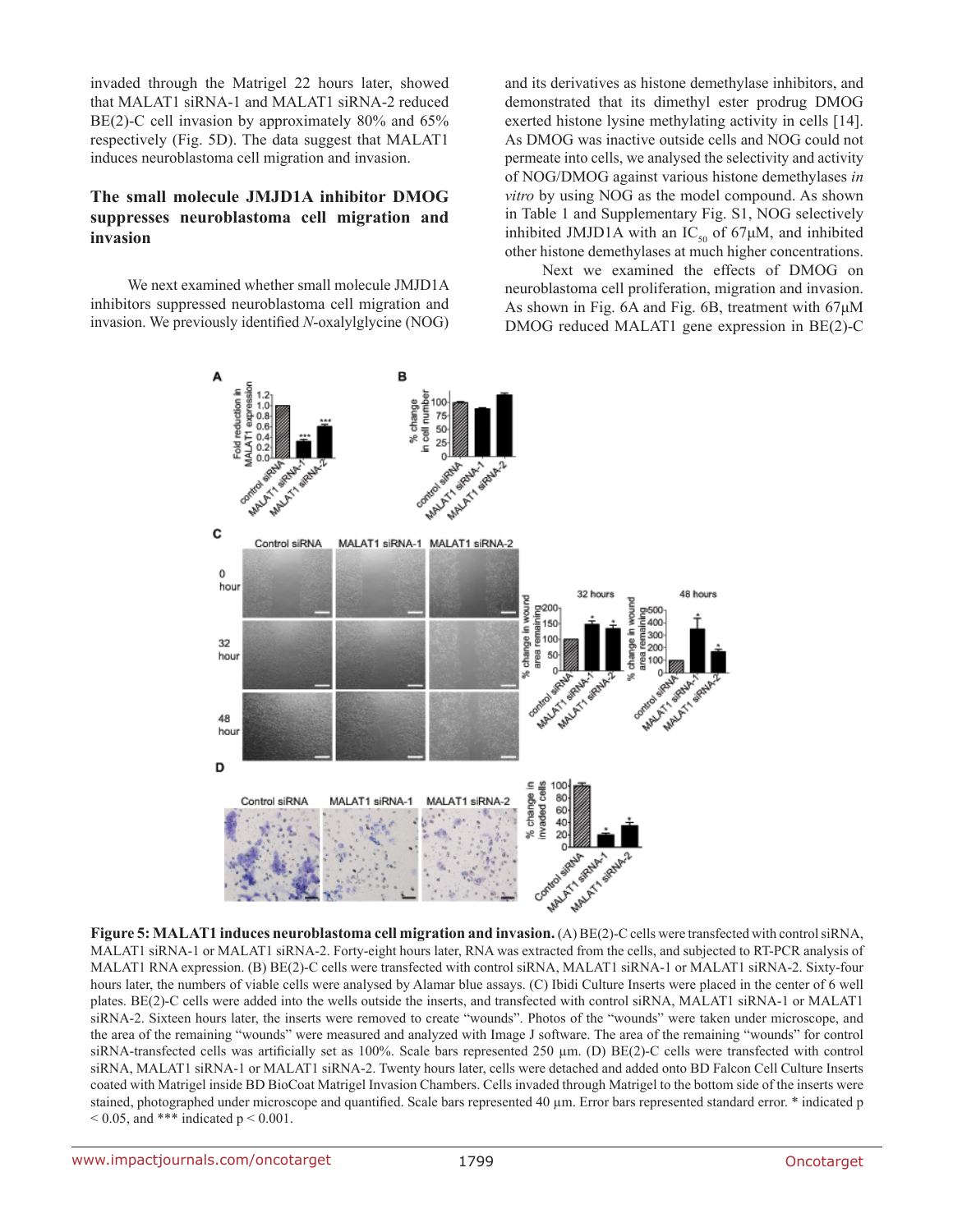cells, and treatment with DMOG at a range of doses had no effect on cell proliferation. For cell migration assays, BE(2)-C cells were plated into 6 well plates with Ibidi Culture Inserts in the centre, and treated with vehicle control or 67μM DMOG after the removal of the inserts.



**Figure 6: The JMJD1A inhibitor DMOG suppresses neuroblastoma cell migration and invasion.** (A) BE(2)-C cells were treated with vehicle control or 67μM DMOG. Fortyeight hours later, RNA was extracted from the cells, and subjected to RT-PCR analysis of MALAT1 RNA expression. (B) BE(2)-C cells were treated with a range of doses of DMOG. Seventy-two hours later, the numbers of viable cells were analysed by Alamar blue assays. (C) Ibidi Culture Inserts were placed in the center of 6 well plates. BE(2)-C cells were added into the wells outside the inserts, and treated with vehicle control or 67μM DMOG. Sixteen hours later, the inserts were removed to create "wounds". Photos of the "wounds" were taken under microscope and the area of the remaining "wounds" were measured and analyzed with Image J software. The area of the remaining "wounds" for control siRNA-transfected cells was artificially set as 100%. Scale bars represented 250 µm. (D) BE(2)-C cells were treated with vehicle control or 67μM DMOG for 20 hours, and then detached and added onto BD Falcon Cell Culture Inserts coated with Matrigel inside BD BioCoat Matrigel Invasion Chambers. Cells invaded through Matrigel to the bottom side of the inserts were stained, photographed under microscope and quantified. Scale bars represented 40 µm. Error bars represented standard error.  $*$  indicated  $p < 0.05$ .

"Wound" healing assays showed that DMOG increased the area of remaining "wounds" by approximately 47% and 895% respectively 32 hours and 48 hours after the removal of the inserts (Fig. 6C). For cell invasion assays, BE(2)-C cells were treated with vehicle control or 67μM DMOG for 20 hours, and then added onto Matrigel-coated BD Falcon Cell Culture Inserts inside BD BioCoat Matrigel Invasion Chambers. Quantification of cells which had invaded through the Matrigel 22 hours later, showed that DMOG reduced BE(2)-C cell invasion by approximately 52% (Fig. 6D). The data suggest that suppression of JMJD1A activity with the small molecule inhibitor DMOG can be used to reduce neuroblastoma cell migration and invasion.

## **DISCUSSION.**

JMJD1A gene expression is down-regulated by the microRNA mir-155 [15], and up-regulated by hypoxiainducible factor 1α (HIF1α), hypoxia, starvation and iron scavengers in tumor tissues [16-20]. Myc oncoproteins, including N-Myc and c-Myc, are well-known to exert oncogenic effects by binding to Myc-responsive element E-boxes at target gene promoters, leading to transcriptional activation [3], and by binding to Sp1-binding sites at target gene promoters, leading to transcriptional repression [21- 23]. In this study, we have identified a canonical Mycresponsive element E-Box at the JMJD1A gene core promoter, and found that c-Myc oncoprotein binds to JMJD1A gene core promoter encompassing the E-Box in a publicly available ChIP-Seq dataset. Our own experiments have confirmed that N-Myc directly binds to JMJD1A gene core promoter and up-regulates JMJD1A mRNA and protein expression in neuroblastoma cells. Taken together, these data suggest that N-Myc oncoprotein upregulates JMJD1A gene expression by directly binding to the JMJD1A gene core promoter.

As a histone demethylase, JMJD1A exerts biological effects by demethylating mono-methyl and di-methyl histone H3K9 and consequently modulating gene transcription [7-9]. While mono-methyl and dimethyl histone H3K9 at gene promoters are markers for transcriptional repression [24], di-methyl histone H3K9 has also been shown to be present at actively transcribed gene regions [25]. Our genome-wide differential gene expression study with Affymetrix microarray shows that knocking-down JMJD1A with siRNA leads to four times as many genes up-regulated than genes downregulated in neuroblastoma cells. The result suggests that JMJD1A can function as a transcriptional activator and a repressor, but predominantly a transcriptional repressor in neuroblastoma cells. Furthermore, our genome-wide differential gene expression study confirms that JMJD1A and N-Myc commonly up- and down-regulate the expression of a subset of genes. As N-Myc up-regulates JMJD1A gene expression, the data suggest that N-Myc modulates gene expression partly through up-regulating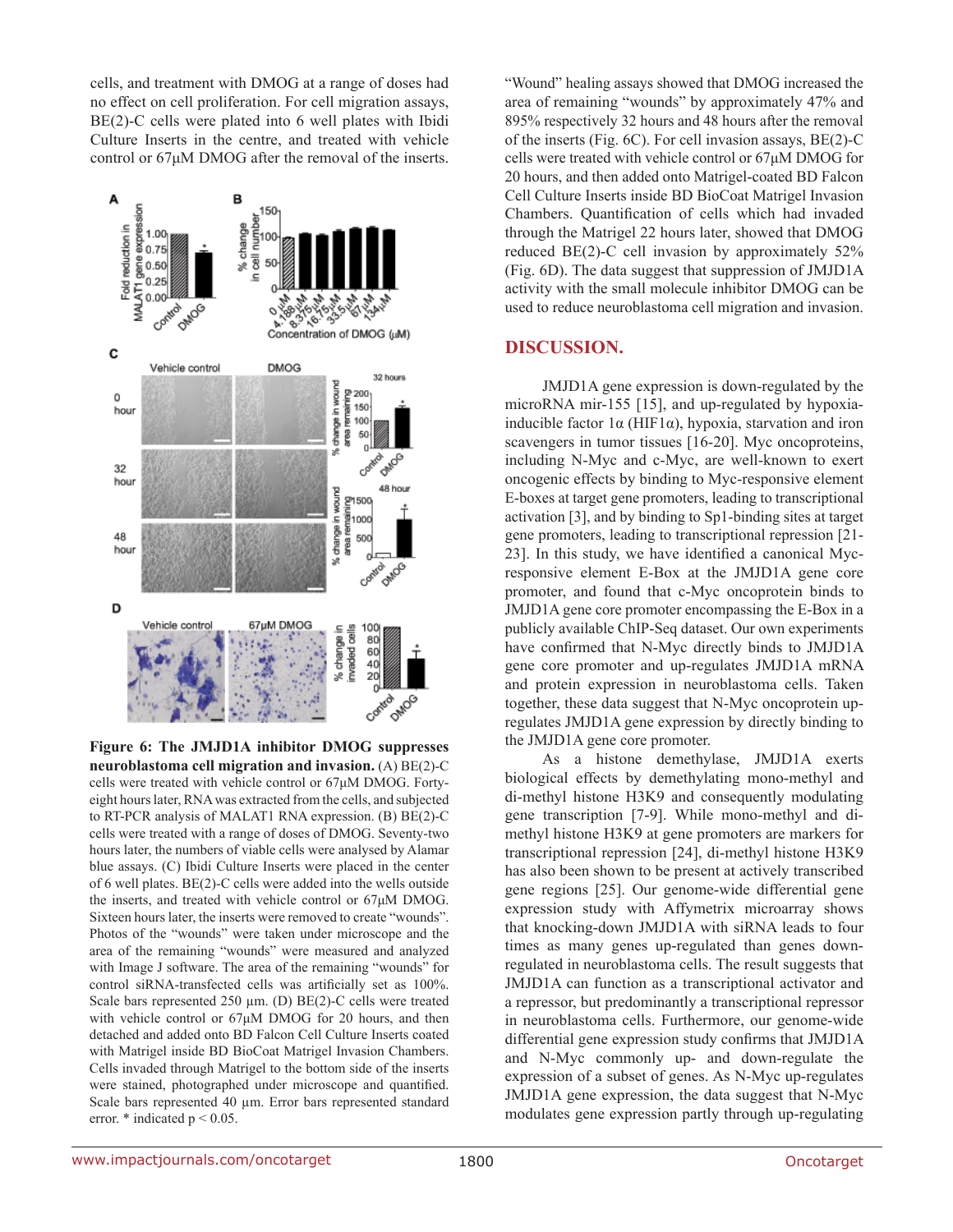JMJD1A expression.

One of the genes most significantly reduced by JMJD1A siRNAs in our Affymetrix microarray study is the long noncoding RNA MALAT1. Our RT-PCR and ChIP assays confirm that JMJD1A directly binds to the MALAT1 gene core promoter, and demethylates histone H3K9 at the MALAT1 gene core promoter. The data indicate that JMJD1A up-regulates MALAT1 gene expression by demethylating H3K9 at the MALAT1 gene core promoter. This is consistent with previous reports that JMJD1A activates gene transcription by demethylating histone H3K9 at promoter regions of target genes, such as transition protein-1, protamine 1 [8, 26], differentiation growth factor 15 [27], peroxisome proliferator-activated receptor α and mitochondrial uncoupling protein 1 [7]. Additionally, our RT-PCR and ChIP experiments show that, while N-Myc up-regulates MALAT1 gene expression, N-Myc protein does not bind to the MALAT1 gene promoter. This suggests that N-Myc up-regulates MALAT1 expression indirectly through modulating JMJD1A gene expression.

JMJD1A has been well documented to induce tumor progression by up-regulating  $HIF1\alpha$  expression and stimulating angiogenesis [16, 18, 20, 27]. Recent studies show that JMJD1A is highly expressed in metastatic human prostate and colorectal cancer tissues, compared with primary tumors [16, 28]. Likewise, the long noncoding RNA MALAT1 is over-expressed in metastatic human lung, liver and colorectal cancer tissues [11, 29-31], and a high level of MALAT1 expression is associated with poor prognosis in patients with non-small cell lung cancer [11]. Additionally, recent studies show that MALAT1 induces liver and colorectal cancer cell migration and invasion in vitro [29, 31], and induces lung cancer cell migration, invasion and metastasis in vitro and in vivo [12, 13]. The current study demonstrates that JMJD1A exerts minor effects, while MALAT1 shows no effect, on neuroblastoma cell proliferation. Importantly, knocking-down JMJD1A and MALAT1 gene expression significantly reduces neuroblastoma cell migration and invasion. As N-Myc oncoprotein up-regulates JMJD1A expression and JMJD1A induces MALAT1 expression, our data suggest that N-Myc oncoprotein induces neuroblastoma cell migration and invasion through upregulating JMJD1A expression, and that JMJD1A induces neuroblastoma cell migration and invasion through upregulating MALAT1 expression.

Long noncoding RNAs exert biological effects mainly through regulating gene transcription in cis and in trans [32, 33]. Recent genome-wide differential gene expression and RT-PCR studies show that MALAT1 decreases the expression of the anti-metastatic MIA2 (melanoma inhibitory activity 2) and ROBO1 (roundabout 1), and up-regulates the expression of the pro-metastatic GPC6 (glypican 6), LPHN2 (latrophilin 2), CDCP1 (CUB domain containing protein 1) and ABCA1 (ATP-binding cassette, sub-family A, member 1) in lung cancer cells [13]. In this study, our Affymetrix microarray and RT-PCR data show that knocking-down JMJD1A and N-Myc gene expression commonly up-regulates HTR2B gene expression. As stable MALAT1 knockout in lung cancer cells up-regulates HTR2B expression [13] and silencing of HTR2B is a marker for ovarian tumor metastasis in ovarian cancer patients [34], we propose that repression of HTR2B expression contributes to MALAT1-mediated tumor cell migration, invasion and metastasis.

Histone deacetylase inhibitors are among the most promising novel anticancer agents [35], and have been approved by US Food and Drug Administration for cancer therapy. The current study shows that the small molecule JMJD1A inhibitor DMOG reduces MALAT1 gene expression, does not have an effect on neuroblastoma cell proliferation, but significantly reduces neuroblastoma cell migration and invasion. This is consistent with recent reports that repression of JMJD1A or MALAT1 with small hairpin RNAs or antisense oligonucleotides do not affect tumor cell proliferation, but reduce tumor cell migration, invasion and metastasis in vitro and in vivo [13, 27]. Our data indicate that more potent and selective JMJD1A inhibitors may be efficacious in blocking tumor cell migration, invasion and metastasis in cancer patients.

In summary, this study demonstrates that a novel pathway, involving transcriptional up-regulation of JMJD1A, which demethylates histone H3K9 at MALAT1 gene promoter and activates MALAT1 gene transcription, plays an important role in N-Myc oncoprotein-mediated neuroblastoma cell migration and invasion. Moreover, the small molecule JMJD1A inhibitor DMOG reduces MALAT1 expression and suppresses neuroblastoma cell migration and invasion. These findings therefore identify JMJD1A and MALAT1 as important factors for N-Mycmediated neuroblastoma cell migration, invasion and potentially metastasis, and provide important evidence for further development of more selective and potent JMJD1A/MALAT1 inhibitors for the prevention of tumor metastasis.

# **METHODS**

# **Cell culture**

Neuroblastoma BE(2)-C and CHP134 cells were cultured in Dulbecco's modified Eagle's medium supplemented with 10% fetal calf serum.

#### **siRNA transfection**

Cells were transfected with siRNAs from Qiagen (Qiagen, Hamburg, Germany) or Ambion (Ambion, Austin, TX, USA) using Lipofectamine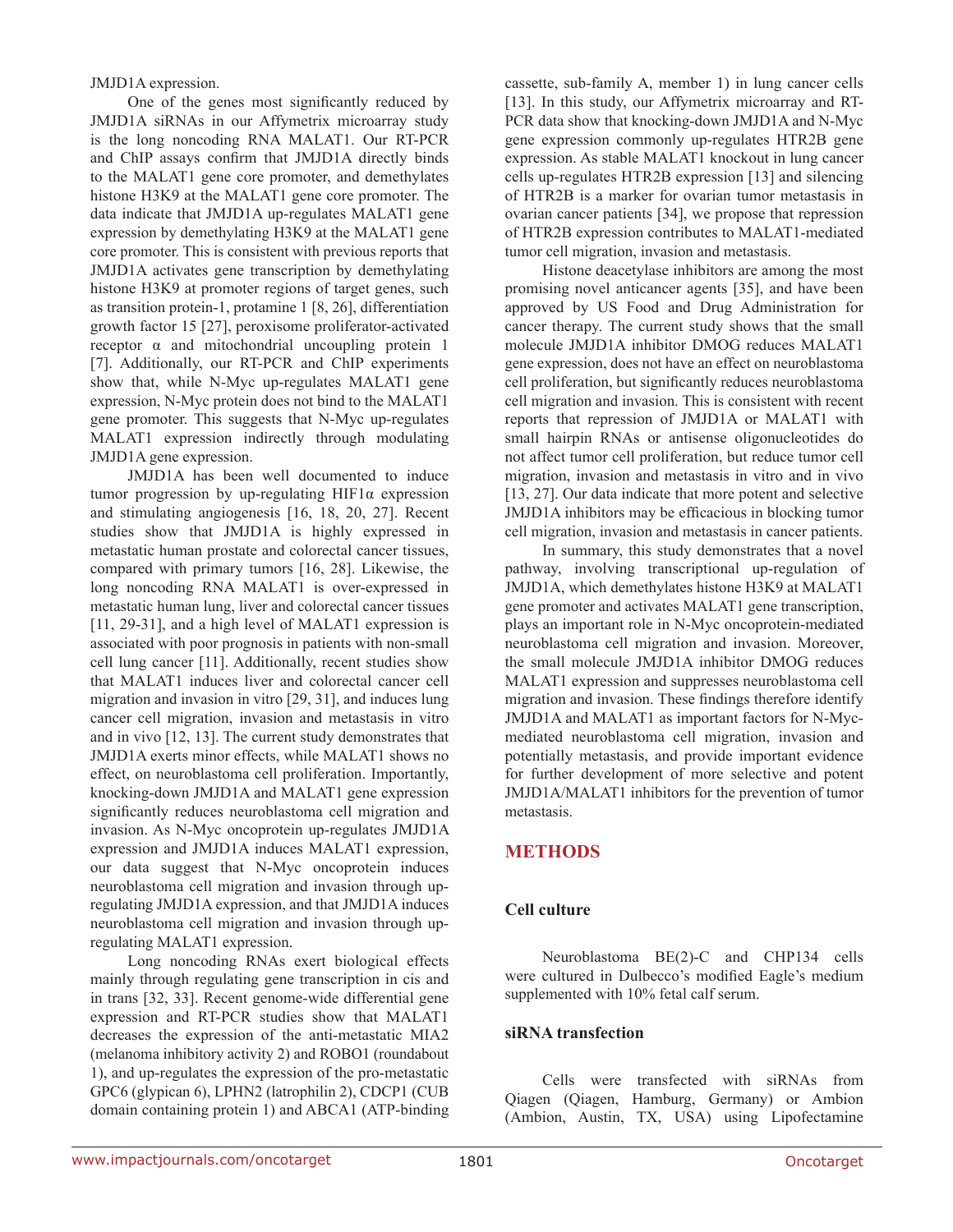2000 (Invitrogen, Carlsbad, CA, USA) reagent as we described [22, 23]. The target sequences for N-Myc siRNAs were CCCGGACGAAGATGACTTCTA and CGTGCCGGAGTTGGTAAAGAA, JMJD1A siRNAs GCACAGTCCTCCATACGTT and GGAUGUAAACAGUCUUCGA, and MALAT1 siRNAs CACAGGGAAAGCGAGUGGUUGGU and GACAGGUAUCUCUUCGUUA.

#### **RT-PCR and immunoblot analyses**

Gene expression in tumor cells was examined by quantitative real-time RT-PCR as described previously [21, 36]. For the analysis of protein expression by immunoblot, cells were lysed, protein extracted and separated by gel electrophoresis. After western transfer, membranes were probed with mouse anti-N-Myc antibody (1:1000) (Santa Cruz Biotech, CA, USA) or rabbit anti-JMJD1A antibody (1:500) (Abcam, Cambridge, MA, USA), followed by horseradish peroxidase-conjugated anti-mouse (1:10000) or anti-rabbit (1:20000) antiserum (Santa Cruz Biotech). Protein bands were visualized with SuperSignal (Pierce, Rockford, IL, USA). The membranes were lastly re-probed with an anti-actin antibody (Sigma, St Louis, MO, USA) as loading controls.

#### **Affymetrix microarray study**

Neuroblastoma BE(2)-C cells were transfected with scrambled control siRNA, N-Myc siRNA-1 or JMJD1A siRNA-1. Thirty hours after transfection, RNA was extracted from the cells with RNeasy mini kit. Differential gene expression was examined with Affymetrix Arrays (Affymetrix, Santa Clara, CA, USA), according to the manufacturer's instruction. Results from the microarray hybridization were analysed in R (http:// www.r-project.org/) with bioconductor package (http:// www.bioconductor.org/).

# **Cell proliferation assays**

Cell proliferation was examined with Alamar blue assays [37]. Briefly, cells were plated into 96 well plates, transfected with various siRNAs or treated with different dosages of DMOG. Seventy-two hours later, cells were incubated with Alamar blue (Invitrogen) for 5 hours, and plates were then read on a micro-plate reader at 570/595 nm. Results were calculated according to the optical density absorbance units and expressed as percentage changes in cell numbers.

#### **Cell migration assays**

Ibidi Culture Inserts (DKSH, Sydney, Australia) were placed in the center of 6 well plates. BE(2)-C cells were added into the wells outside the inserts. Sixteen hours later, the inserts were removed to create "wounds". Photos of the "wounds" were taken under microscope, and the areas of the remaining "wounds" were measured and analyzed with Image J software (National Institutes of Health, USA).

## **Cell invasion assays**

BE(2)-C cells were transfected with siRNA or treated with JMJD1A inhibitors for 20 hours, and then detached and added onto BD Falcon Cell Culture Inserts coated with Matrigel inside BD BioCoat Matrigel Invasion Chambers (Becton Dickinson, Bedford, MA, USA). Cells invaded through Matrigel to the bottom side of the inserts were stained with toluidine blue, photographed under microscope and quantified.

# **ChIP assays**

ChIP assays were performed with an anti-N-Myc, anti-JMJD1A, anti-di-methyl H3K9 or control antibody and PCR with primers targeting up-stream negative control region or core promoter region of the JMJD1A or MALAT1 gene promoter with the protocol we described [38]. Fold enrichment of the JMJD1A or MALAT1 gene core promoter by the anti-N-Myc, anti-JMJD1A or antidi-methyl H3K9 antibody was calculated by dividing PCR products from the gene core promoter region by PCR products from the up-stream negative control region.

#### **Histone demethylase inhibition assays**

The inhibitory activities of NOG against JMJD1A were assayed according to a previously reported method [39]. The inhibitory activity of NOG against JMJD2A and JMJD2C were assayed according to the method we reported previously [40]. The JARID1A activity after treatment with vehicle control or NOG was measured by the formaldehyde dehydrogenase-coupled assay as described for JMJD2A and JMJD2C, except that reactions were performed with H3K4me3 peptide in a final volume of 30 μL in 384-well plate and a final concentration of JARID1A was 0.64 mg/mL.

# **Statistical analysis**

All data for statistical analysis were calculated as  $mean \pm standard$  error, and differences were analyzed for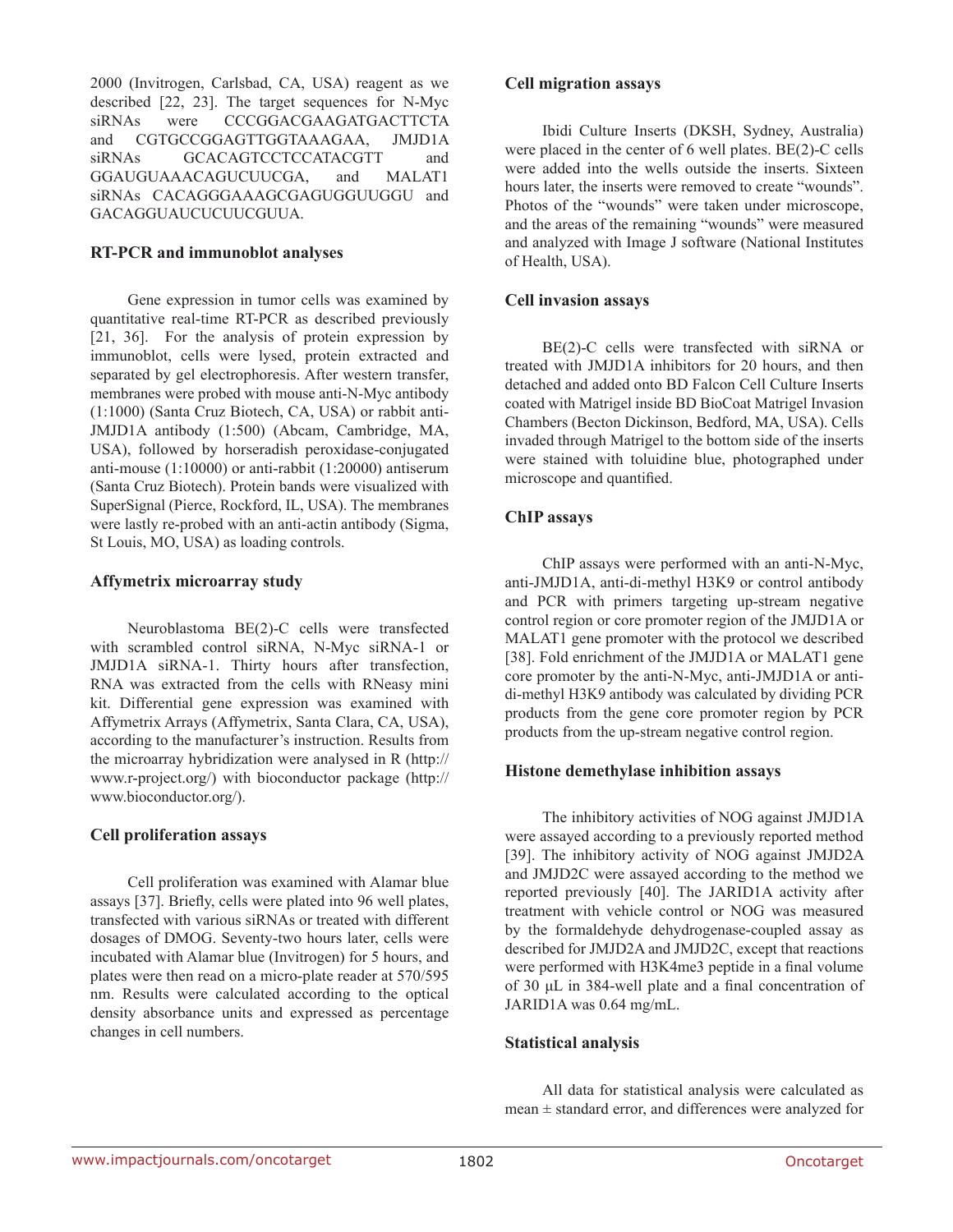significance using ANOVA among groups or unpaired t-test for two groups. A probability value of 0.05 or less was considered significant.

# **ACKNOWLEDGMENTS**

We thank Dr. Yi Zhang at Harvard Medical School for his kind support of this project. The authors were supported by grants from Cancer Council New South Wales and National Health and Medical Research Council. T. Liu is a recipient of an ARC Future Fellowship. Children's Cancer Institute Australia is affiliated with University of New South Wales and Sydney Children's Hospital.

#### **Competing interests:**

The authors declare that they have no competing interests

# **REFERENCES**

- 1. Brodeur GM. Neuroblastoma: biological insights into a clinical enigma. Nat Rev Cancer. 2003; 3: 203-216.
- 2. Maris JM, Matthay KK. Molecular biology of neuroblastoma. J Clin Oncol. 1999; 17: 2264-2279.
- 3. Eilers M, Eisenman RN. Myc's broad reach. Genes Dev. 2008; 22: 2755-2766.
- 4. Meyer N, Penn LZ. Reflecting on 25 years with MYC. Nat Rev Cancer. 2008; 8: 976-990.
- 5. Nottke A, Colaiacovo MP, Shi Y. Developmental roles of the histone lysine demethylases. Development. 2009; 136: 879-889.
- 6. Klose RJ, Zhang Y. Regulation of histone methylation by demethylimination and demethylation. Nat Rev Mol Cell Biol. 2007; 8: 307-318.
- 7. Tateishi K, Okada Y, Kallin EM, Zhang Y. Role of Jhdm2a in regulating metabolic gene expression and obesity resistance. Nature. 2009; 458: 757-761.
- 8. Okada Y, Scott G, Ray MK, Mishina Y, Zhang Y. Histone demethylase JHDM2A is critical for Tnp1 and Prm1 transcription and spermatogenesis. Nature. 2007; 450: 119- 123.
- 9. Yamane K, Toumazou C, Tsukada Y, Erdjument-Bromage H, Tempst P, Wong J, Zhang Y. JHDM2A, a JmjCcontaining H3K9 demethylase, facilitates transcription activation by androgen receptor. Cell. 2006; 125: 483-495.
- 10. Urbanucci A, Waltering KK, Suikki HE, Helenius MA, Visakorpi T. Androgen regulation of the androgen receptor coregulators. BMC Cancer. 2008; 8: 219.
- 11. Ji P, Diederichs S, Wang W, Boing S, Metzger R, Schneider PM, Tidow N, Brandt B, Buerger H, Bulk E, Thomas M, Berdel WE, Serve H, Muller-Tidow C. MALAT-1, a novel

noncoding RNA, and thymosin beta4 predict metastasis and survival in early-stage non-small cell lung cancer. Oncogene. 2003; 22: 8031-8041.

- 12. Tano K, Mizuno R, Okada T, Rakwal R, Shibato J, Masuo Y, Ijiri K, Akimitsu N. MALAT-1 enhances cell motility of lung adenocarcinoma cells by influencing the expression of motility-related genes. FEBS Lett. 2010; 584: 4575-4580.
- 13. Gutschner T, Hammerle M, Eissmann M, Hsu J, Kim Y, Hung G, Revenko A, Arun G, Stentrup M, Gross M, Zornig M, MacLeod AR, Spector DL, Diederichs S. The noncoding RNA MALAT1 is a critical regulator of the metastasis phenotype of lung cancer cells. Cancer Res. 2013; 73: 1180- 1189.
- 14. Hamada S, Kim TD, Suzuki T, Itoh Y, Tsumoto H, Nakagawa H, Janknecht R, Miyata N. Synthesis and activity of N-oxalylglycine and its derivatives as Jumonji C-domain-containing histone lysine demethylase inhibitors. Bioorg Med Chem Lett. 2009; 19: 2852-2855.
- 15. Du ZM, Hu LF, Wang HY, Yan LX, Zeng YX, Shao JY, Ernberg I. Upregulation of MiR-155 in nasopharyngeal carcinoma is partly driven by LMP1 and LMP2A and downregulates a negative prognostic marker JMJD1A. PLoS One. 2011; 6: e19137.
- 16. Qi J, Nakayama K, Cardiff RD, Borowsky AD, Kaul K, Williams R, Krajewski S, Mercola D, Carpenter PM, Bowtell D, Ronai ZA. Siah2-dependent concerted activity of HIF and FoxA2 regulates formation of neuroendocrine phenotype and neuroendocrine prostate tumors. Cancer Cell. 2010; 18: 23-38.
- 17. Osawa T, Tsuchida R, Muramatsu M, Shimamura T, Wang F, Suehiro JI, Kanki Y, Wada Y, Yuasa Y, Aburatani H, Miyano S, Minami T, Kodama T, Shibuya M. Inhibition of histone demethylase JMJD1A improves anti-angiogenic therapy and reduces tumor associated macrophages. Cancer Res. 2013.
- 18. Beyer S, Kristensen MM, Jensen KS, Johansen JV, Staller P. The histone demethylases JMJD1A and JMJD2B are transcriptional targets of hypoxia-inducible factor HIF. J Biol Chem. 2008; 283: 36542-36552.
- 19. Wellmann S, Bettkober M, Zelmer A, Seeger K, Faigle M, Eltzschig HK, Buhrer C. Hypoxia upregulates the histone demethylase JMJD1A via HIF-1. Biochem Biophys Res Commun. 2008; 372: 892-897.
- 20. Sar A, Ponjevic D, Nguyen M, Box AH, Demetrick DJ. Identification and characterization of demethylase JMJD1A as a gene upregulated in the human cellular response to hypoxia. Cell Tissue Res. 2009; 337: 223-234.
- 21. Liu T, Tee AE, Porro A, Smith SA, Dwarte T, Liu PY, Iraci N, Sekyere E, Haber M, Norris MD, Diolaiti D, Della Valle G, Perini G, Marshall GM. Activation of tissue transglutaminase transcription by histone deacetylase inhibition as a therapeutic approach for Myc oncogenesis. Proc Natl Acad Sci U S A. 2007; 104: 18682-18687.
- 22. Marshall GM, Gherardi S, Xu N, Neiron Z, Trahair T,